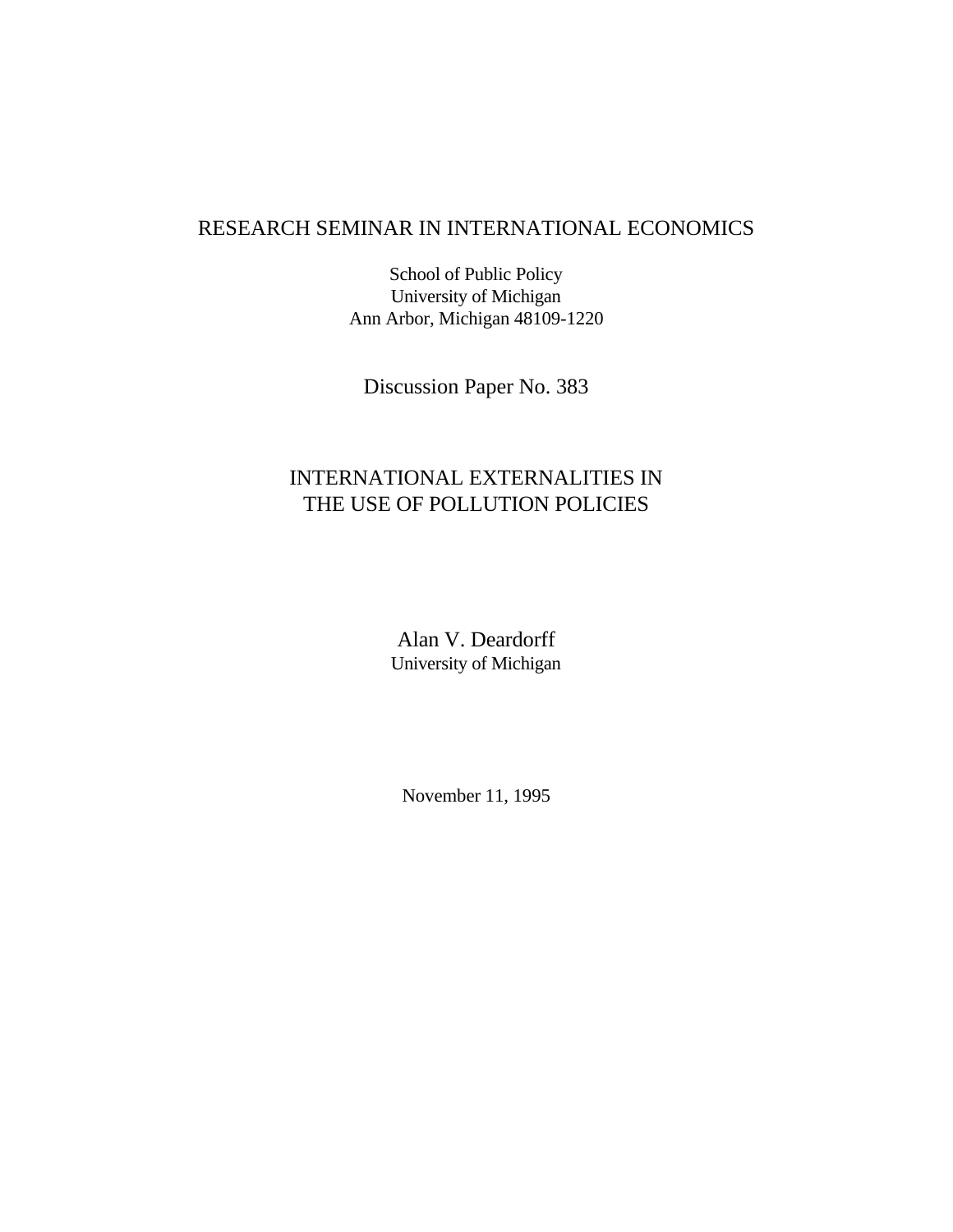# **International Externalities in the Use of Pollution Policies**

**Alan V. Deardorff The University of Michigan**

November 11, 1995

iel2.wpd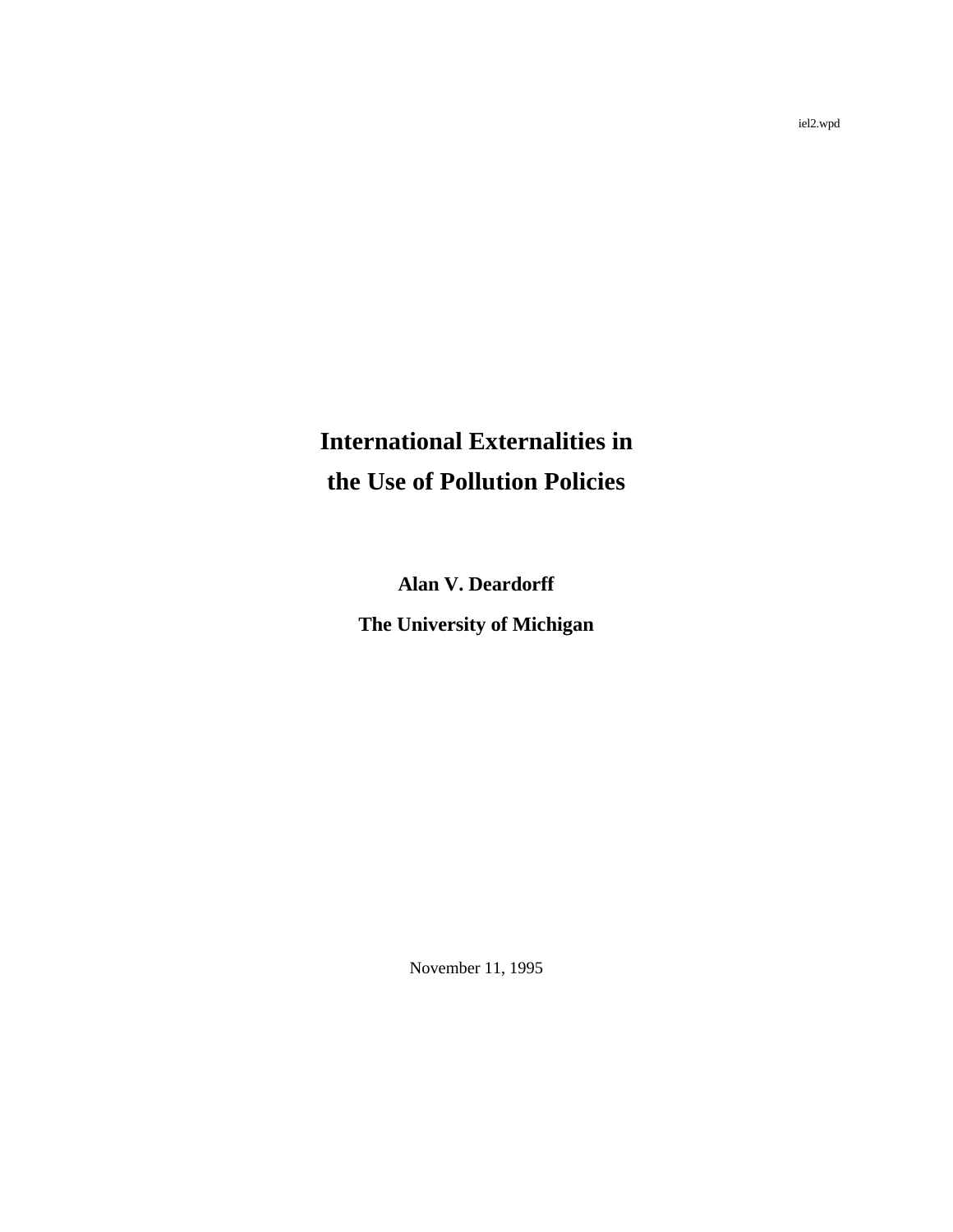# **ABSTRACT**

# **International Externalities in the Use of Pollution Policies**

# **Alan V. Deardorff**

# **The University of Michigan**

The paper examines a simple partial equilibrium model of a polluting industry in a world economy. Optimal pollution taxes are derived and compared for the countries individually and collectively. Objective functions of governments are permitted to give different weights to producers than to other interests, in recognition of distributional, political economy, or other objectives. It is shown that if 1) pollution does not spill across national borders, and if 2) countries are too small to affect world prices with their pollution policies, then the pollution taxes that countries set independently cannot be improved upon by international cooperation. If these conditions are not satisfied, however, then independently set pollution policies will not be optimal. If pollution spills across borders, this will cause countries to set pollution taxes too low. In contrast, if countries are large enough to affect world prices, then exporting countries will set pollution taxes too high and importing countries will set them too low. However, if the two conditions are satisfied, then pursuit by governments of political-economy or other distributional objectives does not interfere with their achieving policies that cannot be improved upon -- in terms of these objectives -- by international cooperation.

**Keywords:** Policy Interdependence **Correspondence:** Pollution Policy

**JEL Subject Code:** D62, F1, Q2 Department of Economics

Alan V. Deardorff University of Michigan Ann Arbor, MI 48109-1220

Tel. 313-764-6817 Fax. 313-764-2769 E-mail: alandear@umich.edu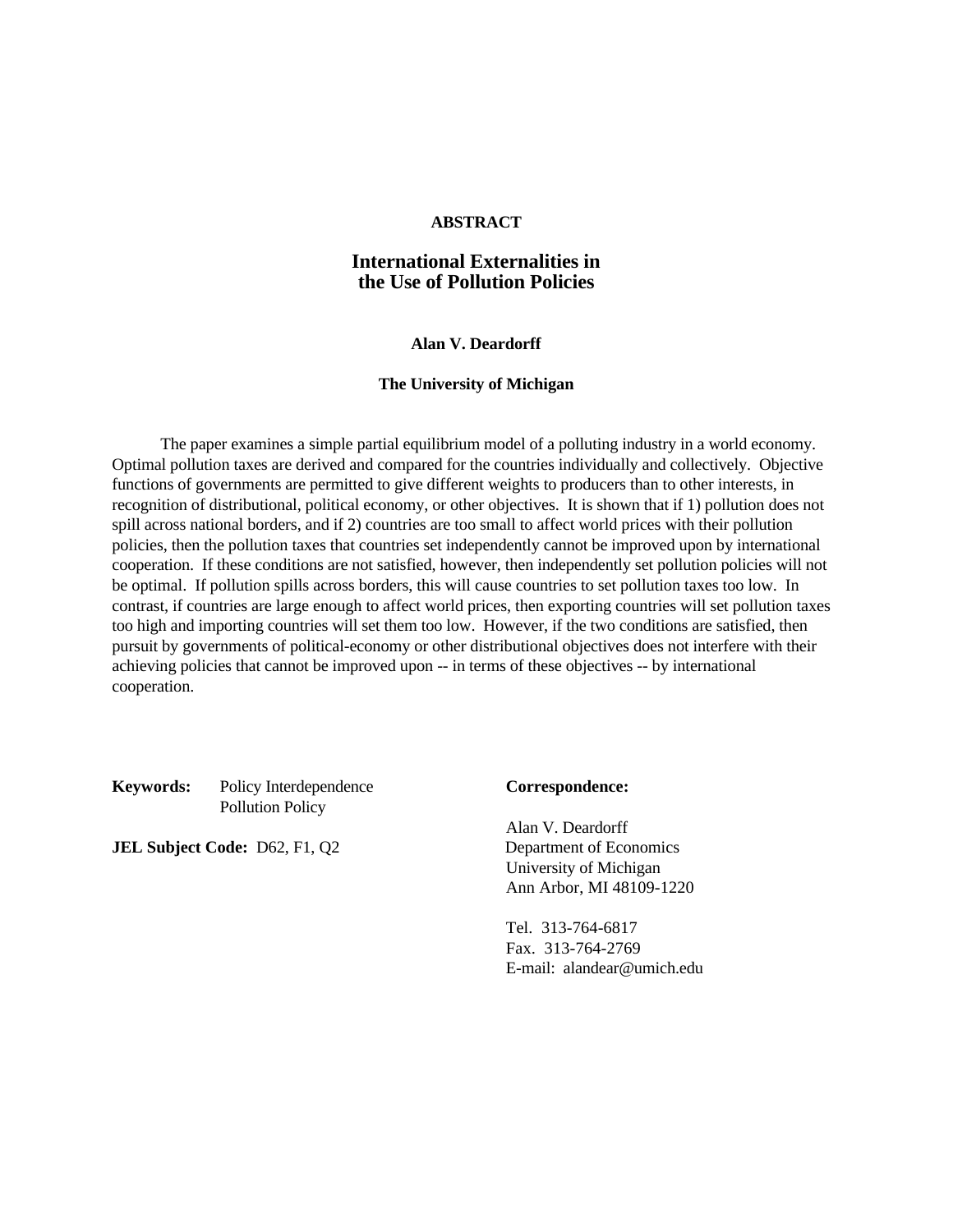# **International Externalities in the Use of Pollution Policies**\*

Alan V. Deardorff The University of Michigan

# **I. Introduction**

Environmental issues have begun in recent years to impinge more and more directly on the policies and institutions of international trade. Starting most notably with the "tuna-dolphin" case, in which a GATT panel disallowed a United States ban on imported tuna from countries that did not enforce dolphin-safe fishing, and continuing with the negotiation of an environmental side agreement between the United States and Mexico as an accompaniment to the North American Free Trade Agreement, members of the environmental movement have focused increasing attention on international trade. Some environmentalists have objected to the institutions and rules that have guided international trade policy for the last half century, arguing that these are insensitive to, or even directly contrary to, the needs of the environment. At the same time, other environmentalists have sought to include environmental considerations in international trade negotiations and institutions because they perceive that trade rules and trade sanctions provide one of the few acceptable means of enforcing international discipline, even on issues other than trade. Those of us who are members of the international trade community have often resisted these views and the pressures applied by

<sup>\*</sup>This paper was written originally as an appendix to Deardorff (1995), providing mathematical demonstration of results that were derived in that paper largely geometrically. In both papers I have benefitted from conversations with my colleague John Jackson, as well as from comments of participants in seminars at the Universities of Michigan and Florida, an international trade conference at the University of Western Ontario, the Spring 1995 Midwest International Economics Meetings in Iowa City, and the conference on Economic Analysis of International Law at George Mason University for which Deardorff (1995) was prepared. I am particularly indebted to Elias Dinopoulos for questioning one of my earlier results and motivating me to do the more systematic analysis of this paper. This research was supported in part by funds payable through Duquesne University Law School and the Law and Economics Center at George Mason University Law School, and in part by a grant from the Ford Foundation to the University of Michigan.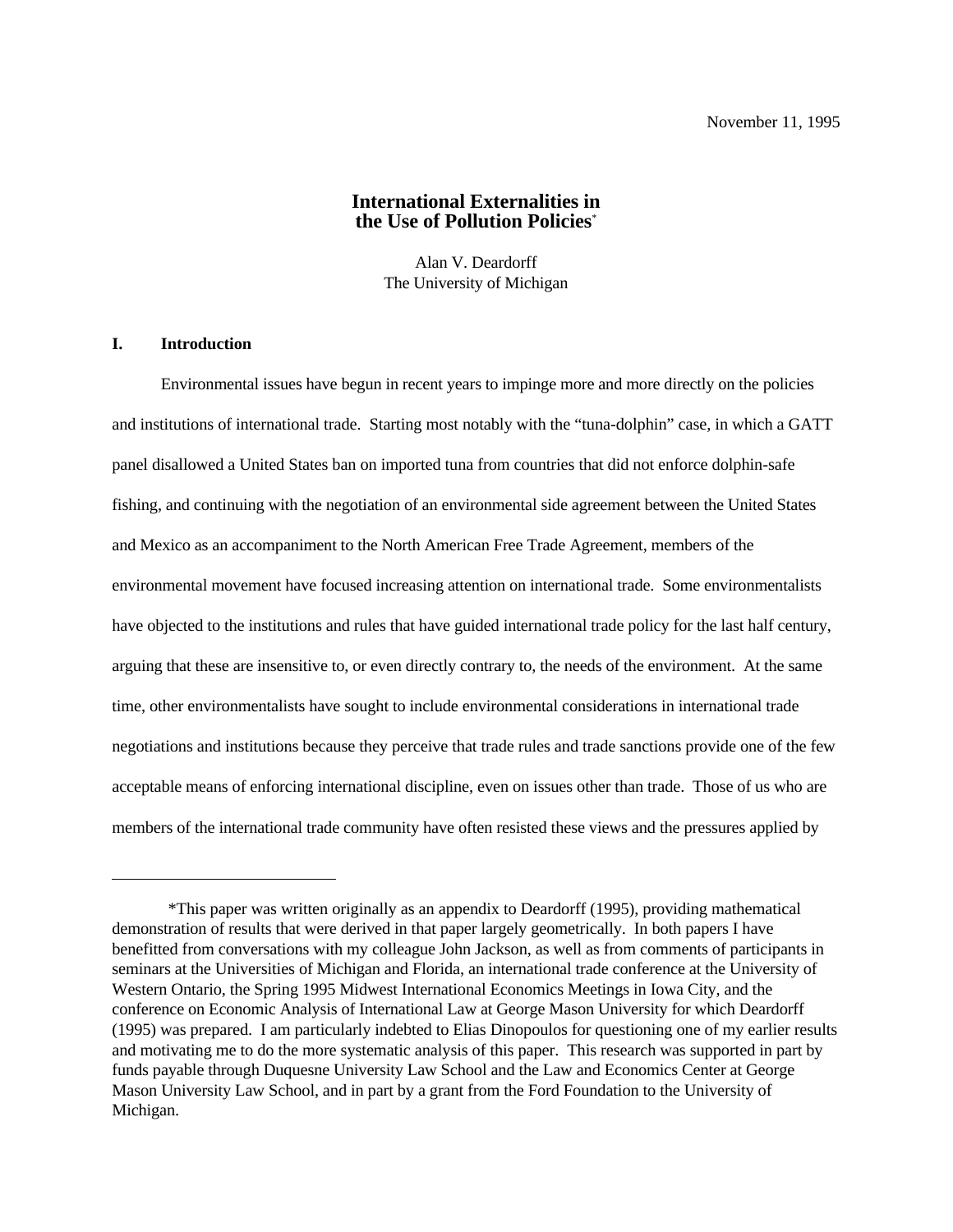environmentalists because we feared that they would muddy the otherwise clear waters through which we evaluate trade and trade policy. But it is inevitable that countries must pursue objectives other than free trade, and in an interdependent world economy their pursuit of these objectives will in many cases have effects on other countries, often through the channel of international trade.

This paper examines one particular environmental policy, pollution policy, and asks under what circumstances international cooperation could improve on the policies that trading nations will employ acting independently. That is, if countries each set their pollution policies to levels that they regard as optimal given the policies that are being set in other countries, will they succeed collectively in achieving any sort of an optimum? If so, then there should be no need for countries to cooperate in setting their pollution policies. But if not, then there is at least the possibility that all countries could gain by coordinating their policies in some fashion.

I will address this issue in the context of a simple partial equilibrium model of production, consumption, and trade, in which production generates a negative externality that national governments seek to curb through production taxes. Governments will each have their own objective function, defined in terms of producer surplus, consumer surplus, the pollution externality, and the government budget. The objective may simply be to maximize the total of these four components, but I will allow also for the possibility that governments may place different weights on these components, for any of the variety of reasons that have been suggested in the literature on the political economy of trade policy.<sup>1</sup> I will derive the production taxes that will be nationally optimal by these criteria given the taxes of all other countries, and I will compare these to the policies that would be selected if national governments could cooperate.

My results will show that optimizing governments acting independently will achieve an outcome that cannot be improved upon by cooperation if the following two conditions are satisfied:

 ${}^{1}$ See Deardorff (1995) for more discussion of why governments might choose to weight different constituencies differently. A recent political-economic motivation for this assumption may be found in Grossman and Helpman (1994)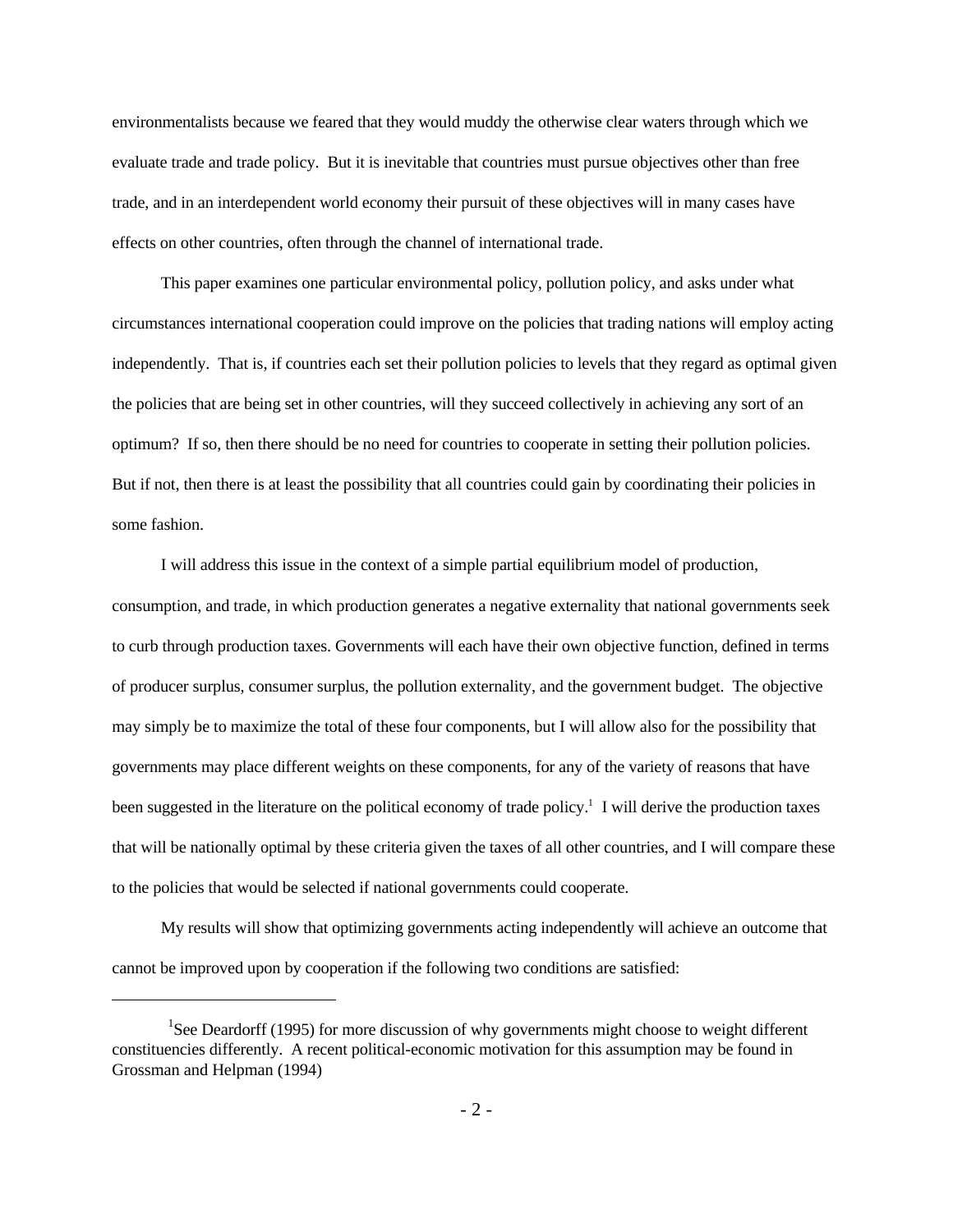- 1) All pollution externalities are local and do not spill over to directly affect welfare in other countries.
- 2) All countries are too small to affect world prices.

I do *not* require any restriction on the weights that national governments apply to their various constituencies. In particular, if some (not necessarily all) governments give extra weight to, say, the welfare of their producers than to consumers, such as they might do in response to political motivations, then it will still be true under conditions (1) and (2) that countries cannot improve upon the decentralized policy outcome in terms of these same objective functions. That is, as long as we grant countries the right to set their own domestic objectives, whatever those may be, then small countries dealing with local pollution can be left to their own devices in setting their policies.

### **II. The Analysis**

Consider the following model of the world market for a good supplied and demanded by countries, *i*:

$$
\sum_{i} S_i (p - t_i) = \sum_{i} D_i (p) \tag{1}
$$

where  $D_i()$  is country *i*'s demand, a function of the world price, p, and  $S_i()$  is country *i*'s supply, a function of country *i*'s price to suppliers,  $r_i = p - t_i$ , which is the world price net of production tax,  $t_i$ . Differentiating and solving for the change in price in terms of changes in taxes,

$$
dp = \sum_{i} \theta_i dt_i \tag{2}
$$

where

$$
\theta_i = \frac{S_i'}{\sum_j (S_j' - D_j')} \tag{3}
$$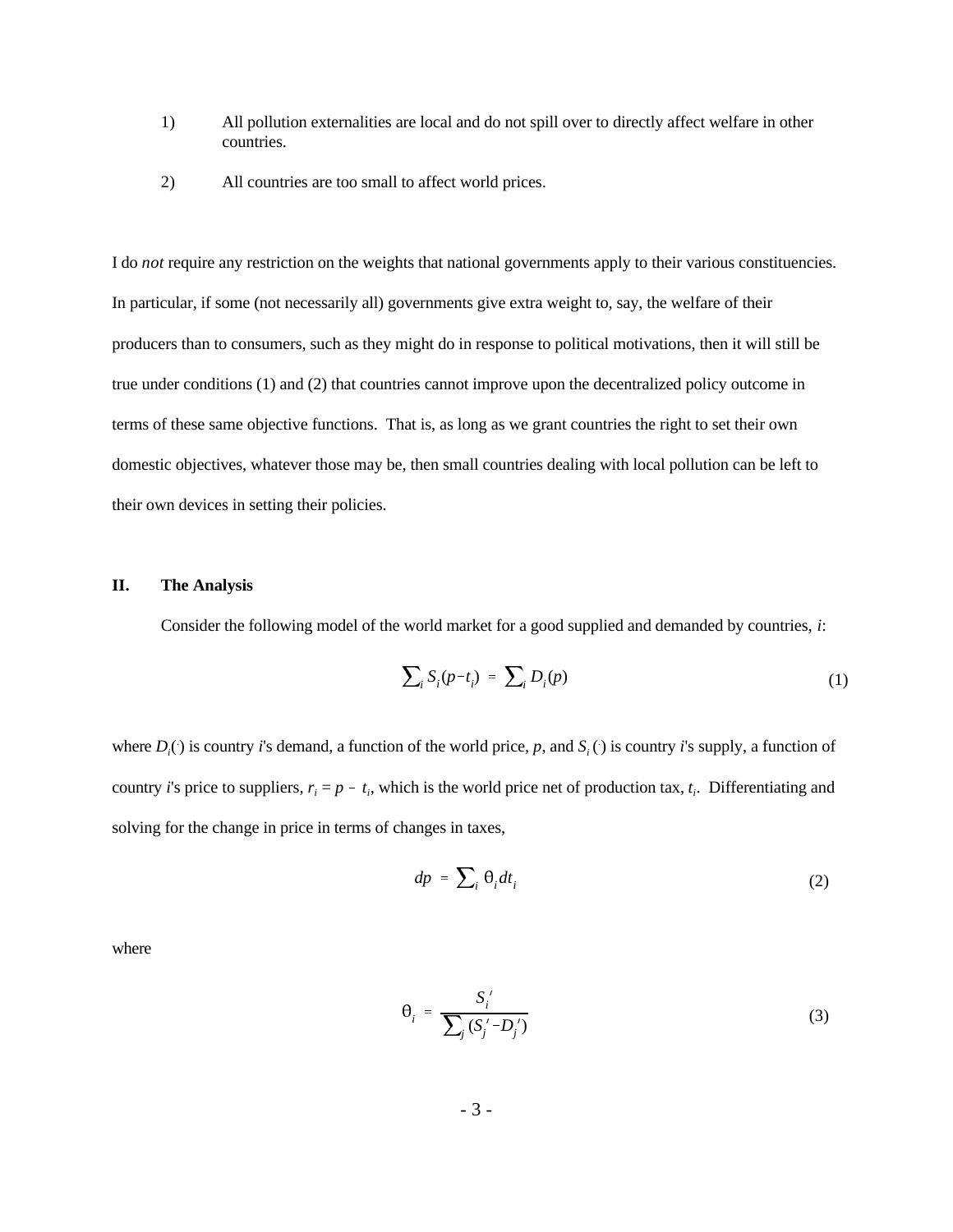are positive fractions that sum to  $\theta = \sum_i \theta_i < 1$  since  $S_i > 0$  and  $D_i < 0$  for normally sloped supplies and demands.

Welfare of country *i* is given by the sum of weighted producer surplus, consumer surplus, tax revenue, and a pollution cost  $E_{ij}$  borne by county *j* per unit of output in country *i*:

$$
W_{i} = (\lambda_{i}+1)\int_{0}^{p-t_{i}}S_{i}(\rho)d\rho + \int_{p}^{\infty}D_{i}(\rho)d\rho + t_{i}S_{i}(p-t_{i}) - \sum_{j}E_{ji}S_{j}(p-t_{j})
$$
(4)

If  $\lambda_i$ =0, the country gives equal weight to all sources of welfare. If  $\lambda_i$ >0, it gives greater weight to producers in this industry than to other groups. Equation (4) does not allow for varying weights on other components of welfare, although these could be added easily. Most interesting might be to attach a lower weight on pollution for countries that do not acknowledge it as a problem, but since  $E_{ij}$  already is defined as the externality as viewed by country *i*, that possibility can be handled by making  $E_{ij}$  small or zero.

Differentiating (4), one obtains the following expression for the change in welfare in country *i*:

$$
dW_{i} = (\lambda_{i}+1)S_{i}(p-t_{i})(dp-dt_{i}) - D_{i}(p)dp
$$
  
+  $S_{i}(p-t_{i})dt_{i} + t_{i}S_{i}'(dp-dt_{i}) - \sum_{j} E_{ji}S_{j}'(dp-dt_{j})$   
=  $\lambda_{i}S_{i}dr_{i} + (S_{i}-D_{i})dp + t_{i}S_{i}'dr_{i} - \sum_{j} E_{ji}S_{j}'dr_{j}$  (5)

where changes in producer prices,  $dr_i = dp - dt_i$ , have been substituted to simplify, replacing  $dt_i$ . The same substitution in (2) yields

$$
dp = \sum_{i} \theta_{i}(dp - dr_{i}) = \theta dp - \sum_{i} \theta_{i} dr_{i}
$$
 (6)

from which

$$
dp = -\sum_{i} \frac{\theta_i}{1-\theta} dr_i = -\sum_{i} \alpha_i dr_i \tag{7}
$$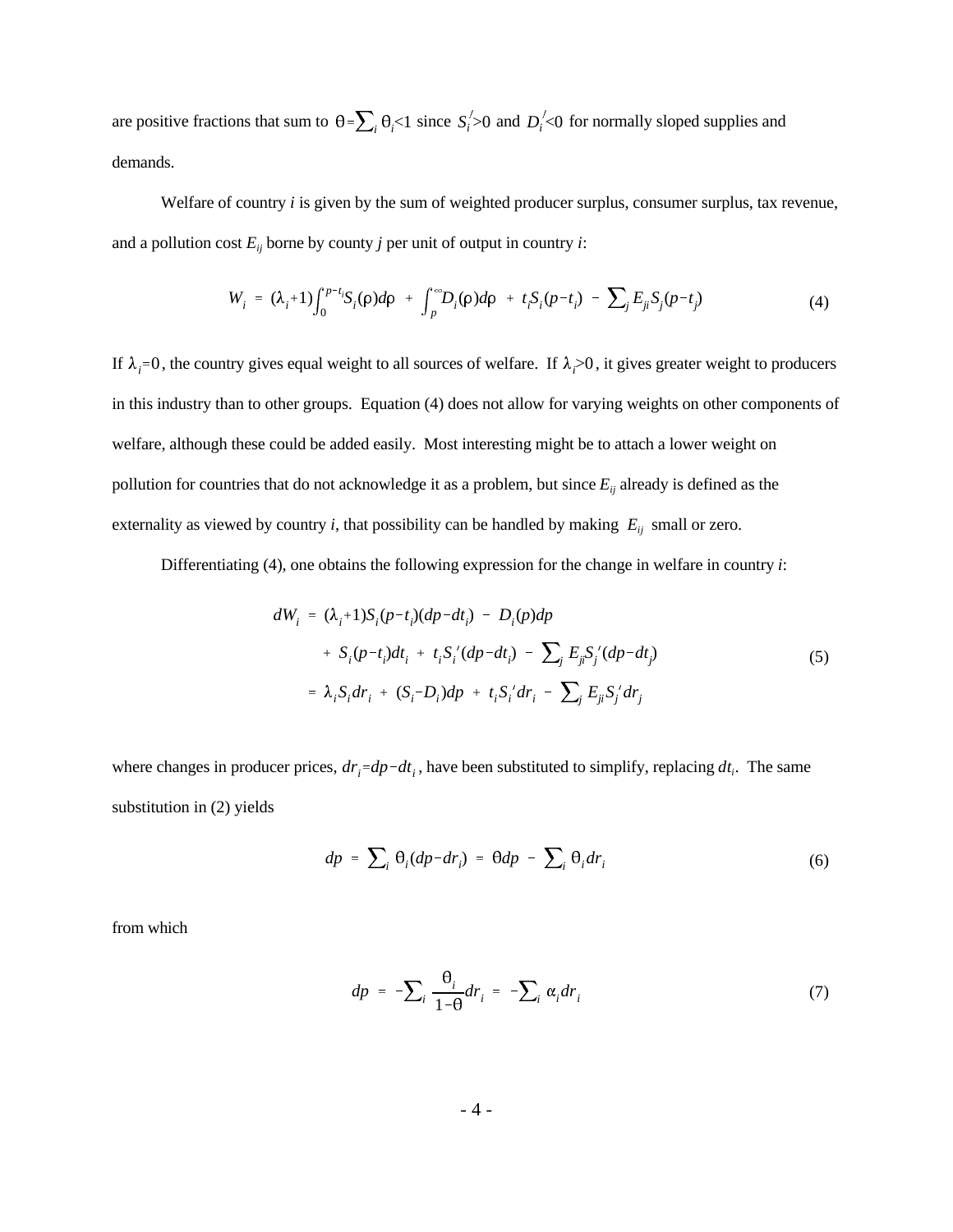where

$$
\alpha_{i} = \frac{\theta_{i}}{1 - \sum_{j} \theta_{j}} = \frac{\frac{S_{i}^{'}(S_{k}^{'} - D_{k}^{'}(S_{k}^{'} - D_{k}^{'}(S_{k}^{'} - D_{k}^{'}(S_{k}^{'} - D_{k}^{'}(S_{k}^{'} - D_{k}^{'}(S_{k}^{'} - D_{k}^{'}(S_{k}^{'} - D_{k}^{'}(S_{k}^{'} - D_{k}^{'}(S_{k}^{'} - D_{k}^{'}(S_{k}^{'} - D_{k}^{'}(S_{k}^{'} - D_{k}^{'}(S_{k}^{'} - D_{k}^{'}(S_{k}^{'} - D_{k}^{'}(S_{k}^{'} - D_{k}^{'}(S_{k}^{'} - D_{k}^{'}(S_{k}^{'} - D_{k}^{'}(S_{k}^{'} - D_{k}^{'}(S_{k}^{'} - D_{k}^{'}(S_{k}^{'} - D_{k}^{'}(S_{k}^{'} - D_{k}^{'}(S_{k}^{'} - D_{k}^{'}(S_{k}^{'} - D_{k}^{'}(S_{k}^{'} - D_{k}^{'}(S_{k}^{'} - D_{k}^{'}(S_{k}^{'} - D_{k}^{'}(S_{k}^{'} - D_{k}^{'}(S_{k}^{'} - D_{k}^{'}(S_{k}^{'} - D_{k}^{'}(S_{k}^{'} - D_{k}^{'}(S_{k}^{'} - D_{k}^{'}(S_{k}^{'} - D_{k}^{'}(S_{k}^{'} - D_{k}^{'}(S_{k}^{'} - D_{k}^{'}(S_{k}^{'} - D_{k}^{'}(S_{k}^{'} - D_{k}^{'}(S_{k}^{'} - D_{k}^{'}(S_{k}^{'} - D_{k}^{'}(S_{k}^{'} - D_{k}^{'}(S_{k}^{'} - D_{k}^{'}(S_{k}^{'} - D_{k}^{'}(S_{k}^{'} - D_{k}^{'}(S_{k}^{'} - D_{k}^{'}(S_{k}^{'} - D_{k}^{'}(S_{k}^{'} - D_{k}^{'}(S_{k}^{'} - D_{k}^{'}(S_{k}^{'} - D_{k}^{'}(S_{k}^{'} - D_{k}^{'}(S_{k}^{'} - D_{k}^{'}(S_{k}^{'} - D_{k}^{'}(S_{k}^{'} - D_{k}^{'}(S_{k}^{'} - D_{k}^{'}(S_{k}^{'} -
$$

Note that under normal circumstances these slopes of supply and demand curves will be nonzero and finite, and  $\alpha_i$  will therefore be approximately zero for small countries. Substituting (7) into (5) we find how each country's welfare depends on all supply prices:

$$
dW_i = \lambda_i S_i dr_i - (S_i - D_i) \sum_j \alpha_j dr_j + t_i S_i' dr_i - \sum_j E_{ji} S_j' dr_j \tag{9}
$$

Suppose now that all countries use taxes, *ti*, to manipulate these supply prices in order to maximize *W<sub>i</sub>*. Then holding  $dr = 0$ ,  $j \neq i$ , we have

$$
0 = \frac{dW_i}{dr_i}\Big|_{dr_j = 0, \ j \neq i} = \lambda_i S_i + \hat{t}_i S'_i - (S_i - D_i)\alpha_i - E_{ii}S'_i \tag{10}
$$

at the level of the tax  $\hat{t}_i$ , that optimizes for country *i* alone given taxes (or supply prices)<sup>2</sup> elsewhere. Thus, solving (10) for  $\hat{t}_i$ ,

$$
\hat{t}_i = E_{ii} - \lambda_i \frac{S_i}{S_i'} + \alpha_i \frac{S_i - D_i}{S_i'}
$$
\n(11)

<sup>&</sup>lt;sup>2</sup>Strictly speaking, taxes and supply prices are equivalent for this purpose only if the country is small. What is being identified here is really a Nash equilibrium in supply prices, not taxes, but the two will be the same if countries perceive that they have no affect on the world price. A large country, in contrast, will set its own policy somewhat differently if it believes that other countries will hold their own taxes fixed when it, say, raises its own, *versus* if it believes that they will raise their own taxes in order to stabilize their supply prices. None of the conclusions offered below depend on this distinction, however.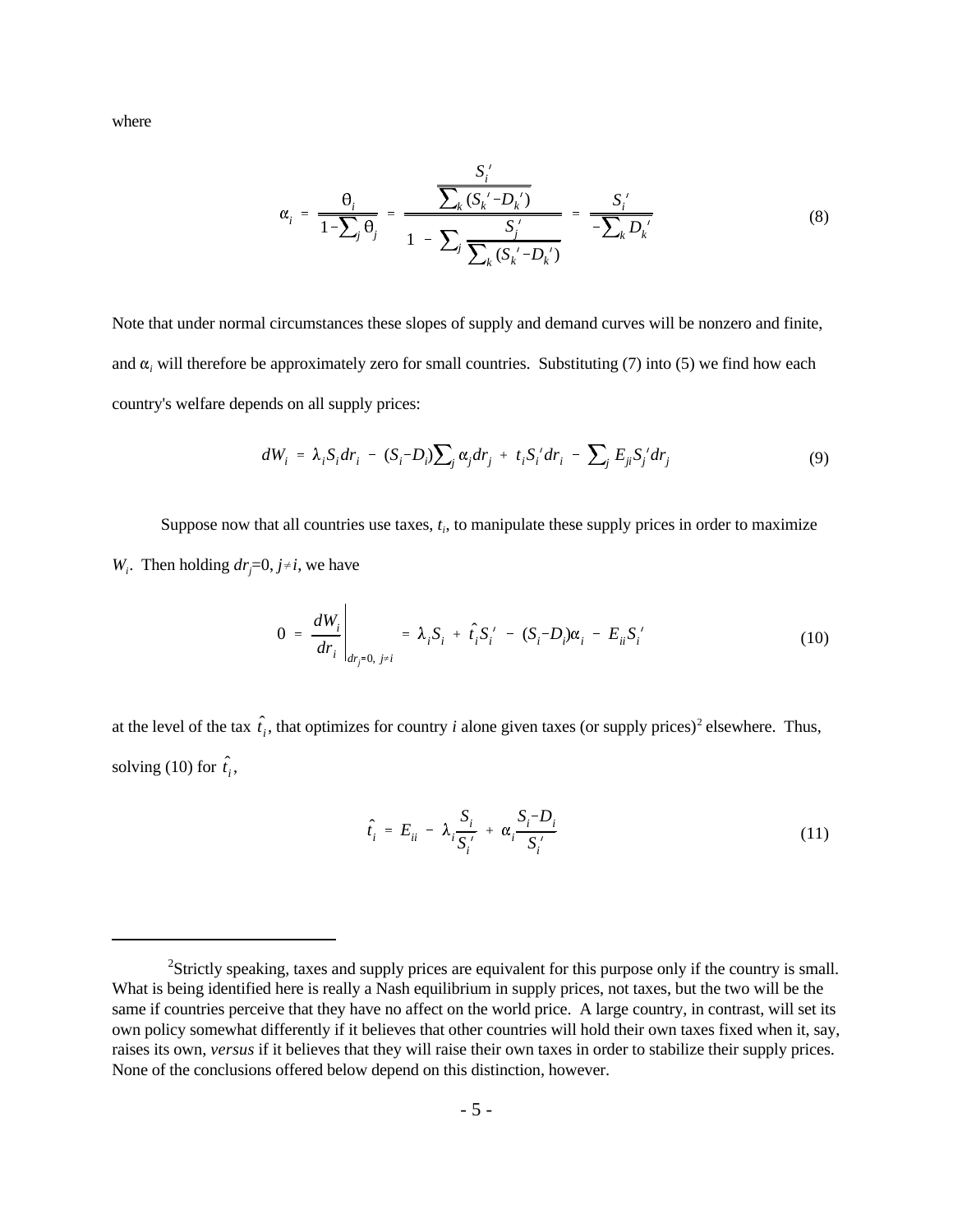In contrast, world welfare,  $\bar{W} = \sum_i W_i$ , is maximized<sup>3</sup> when

$$
0 = d\overline{W} = \sum_{i} dW_{i}
$$
  
\n
$$
= \sum_{i} \lambda_{i} S_{i} dr_{i} - \sum_{i} (S_{i} - D_{i}) \sum_{j} \alpha_{j} dr_{j} + \sum_{i} t_{i} S_{i}^{\prime} dr_{i} - \sum_{i} \sum_{j} E_{j} S_{j}^{\prime} dr_{j} \qquad (12)
$$
  
\n
$$
= \sum_{i} \lambda_{i} S_{i} dr_{i} - \sum_{j} \alpha_{j} dr_{j} \sum_{i} (S_{i} - D_{i}) + \sum_{i} t_{i} S_{i}^{\prime} dr_{i} - \sum_{j} S_{j}^{\prime} dr_{j} \sum_{i} E_{j}
$$

Note that  $\sum_i (S_i - D_i)$ =0 at equilibrium, and let  $\bar{E}_j = \sum_i E_{ji}$  be the total external pollution cost of country *j*'s production. We can then isolate the effect of a single country's supply price on world welfare and set it to zero at the world optimum:

$$
0 = \frac{d\bar{W}}{dr_i}\Big|_{dr_j=0, j\neq i} = \lambda_i S_i + \bar{t}_i S_i' - \bar{E}_i S_i'
$$
 (13)

Solving, this yields the globally optimal tax,  $\bar{t}_i$ , as

$$
\bar{t}_i = \bar{E}_i - \lambda_i \frac{S_i}{S_i'}
$$
 (14)

The following conclusions can now be read immediately from (11) and (14):

**Proposition 1 (No Policy Externalities):** If pollution is strictly local ( $E_{ii}$ = $\bar{E}_i$ ) and if countries are too small to affect world prices ( $\alpha_i \approx 0$ ), then governments will independently set globally optimal pollution

that is not essential. If maximal  $\bar{W}$  can be reached without cooperation, then there is no scope for Pareto  $3$ This formulation of world welfare, as just the sum of the national welfares, would be a valid guide to international cooperation only if side payments were possible among countries. However, for my purpose improvement even with cooperation.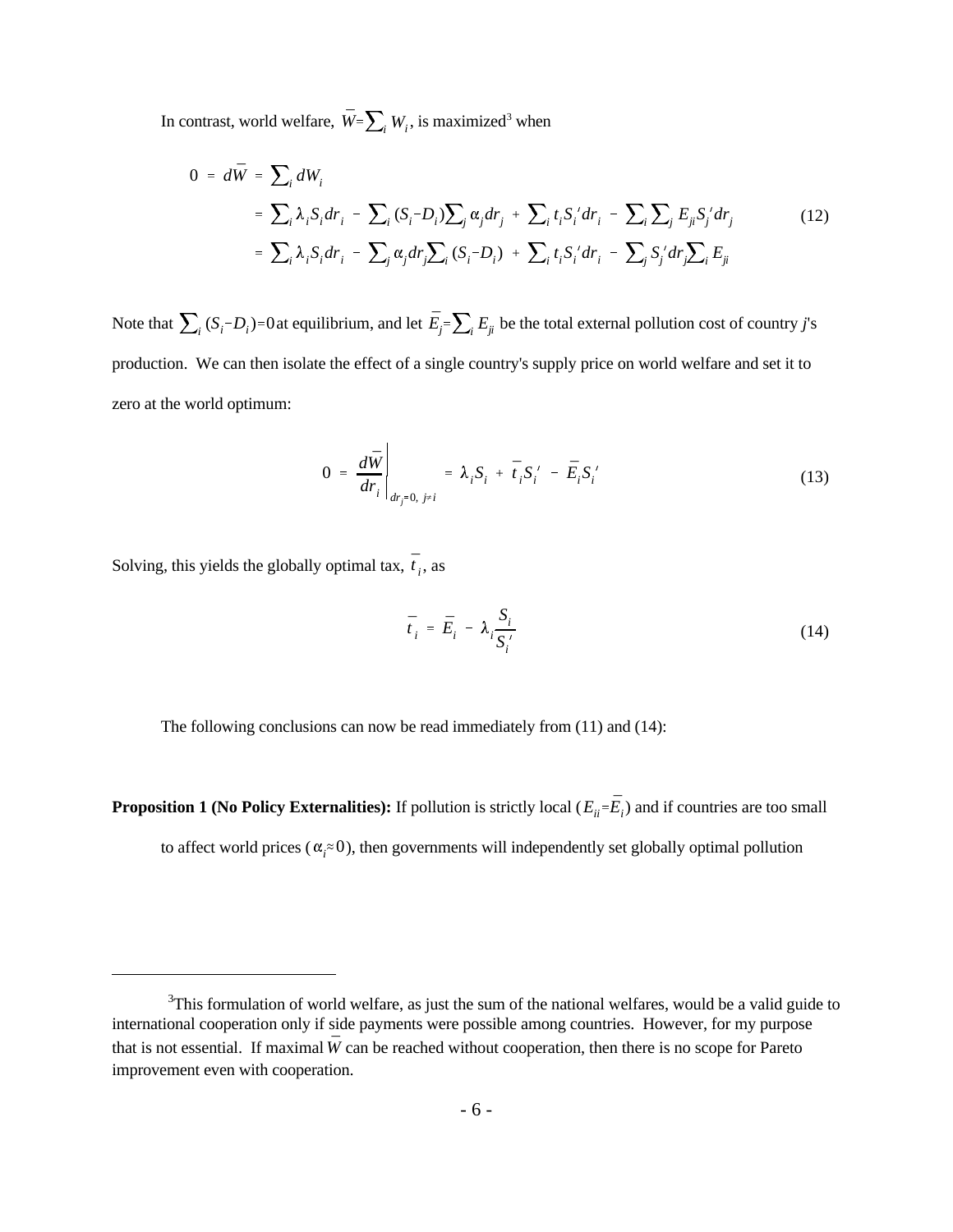taxes. These will be equal to the local externality if producers get no extra weight in welfare  $(\lambda_i=0)$ , but smaller than that if  $\lambda_i > 0.^4$ 

**Proposition 2 (Pollution Spillovers)**: If there are pollution spillovers ( $\bar{E}_i>E_{ii}$ ) and countries are too small to affect world prices ( $\alpha_i \approx 0$ ), then pollution taxes will be set too low ( $\hat{t}_i < \overline{t}_i$ ).

**Proposition 3 (Terms of Trade Effects**): If countries trade and are large enough to affect world prices

 $(S_i \neq D_i$ ,  $\alpha_i > 0$ ), and if there are no pollution spillovers  $(E_{ii} = \overline{E}_i)$ , then pollution taxes will be set too high in exporting countries  $(S_i > D_i)$  and too low in importing countries  $(S_i < D_i)$ .<sup>5</sup>

The general case of both pollution spillovers and terms of trade effects is a mixture of Propositions 2 and 3 and will offer an unambiguous conclusion only in importing countries, where pollution taxes will be set too low.

Note what is perhaps surprising in Proposition 1. In a world of many small countries without pollution spillovers, countries can be left to their own devices even if they disagree on their definitions of country welfare or if they pursue objectives that we might deplore. Thus one or more (even all) countries can attach very high weights to producer interests, for political economy reasons perhaps, and it will still be the

 $A<sup>4</sup>A$  special case of local pollution is no pollution at all, in which case this proposition merely deals with the optimal production subsidy, which will be positive if producers get extra weight in the welfare function.

 $<sup>5</sup>$ Note that this holds even with extra weight on producer welfare, in which case "too high" and "too"</sup> low" are in comparison to the world-optimal policies for favoring producers. If there is no pollution and producers get extra weight, then this will translate to production subsidies that are too small in exporting countries and too large in importing countries. The analysis here has not included trade policies, but it is suggestive of a recent result of Bagwell and Staiger (1995), who argue that international cooperation in trade policy (ie., the GATT or WTO) is motivated not by political economy reasons but by terms of trade effects. The analogue here is that production subsidies that are purely for political economy purposes do not require international cooperation unless countries are large enough to influence world prices.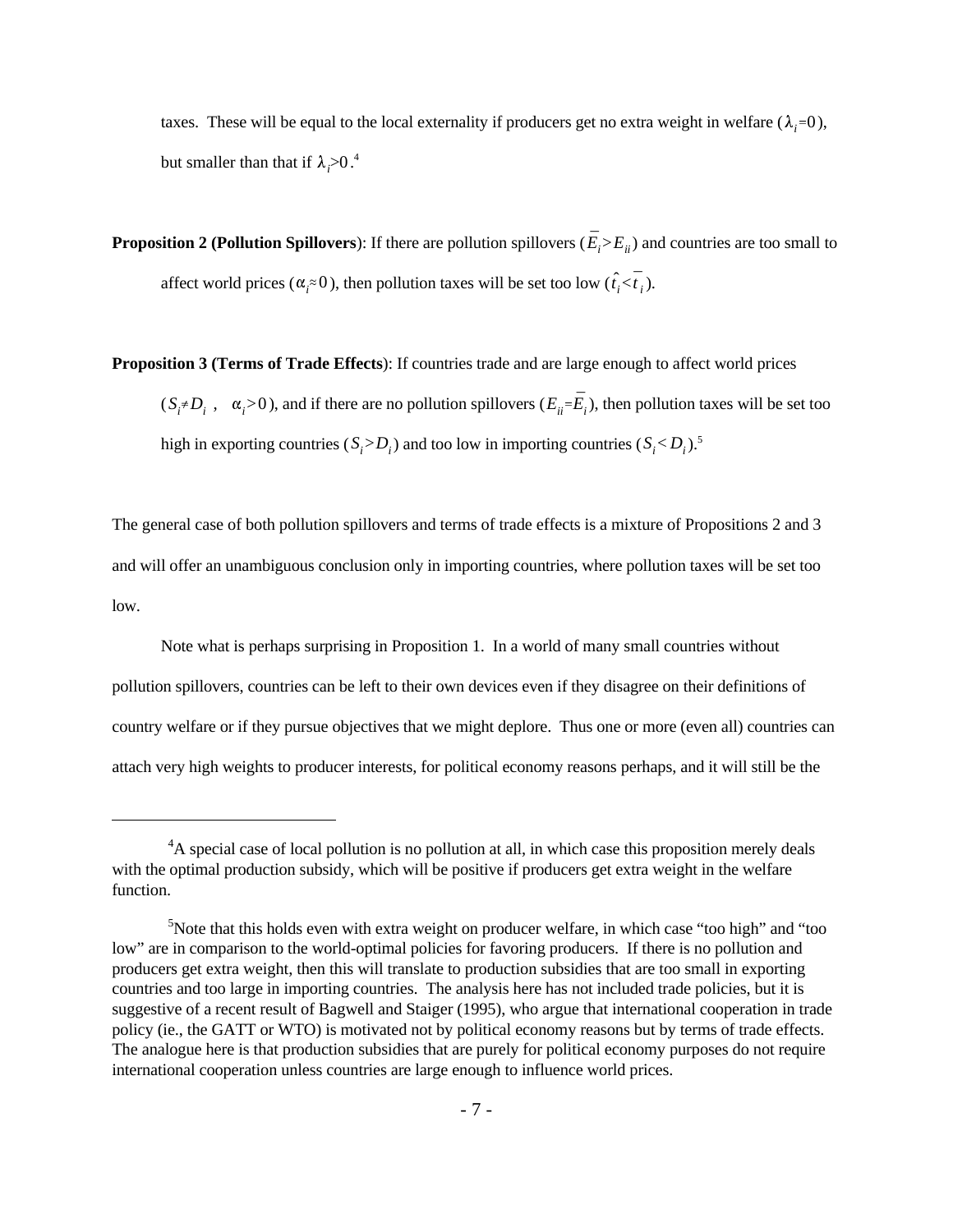case that none can do better without others doing worse even with cooperation, all in terms of their own objective functions.

Suppose for example that all governments do in fact accord high weights to producers in this polluting industry. Then even though none may be large enough to affect world prices by restricting supply, it is certainly true that they could do so collectively. And it might seem that they would wish to do so, since they could simultaneously reduce pollution and benefit their favored producers by raising pollution taxes and thus raising the world price.<sup>6</sup> But this does not take into account the adverse effect of such a price increase on consumers. It turns out that once all governments of small countries independently balance their own producer, consumer and other interests in setting their policies, no further benefit can be gained collectively.

This analysis has directed attention to two conditions under which countries do not gain from international cooperation. There is a third condition that should be mentioned as well, although it is difficult to model formally and thus has not been mentioned up to now. I have assumed that governments are unconstrained in their pursuit of their objective function, or equivalently that any constraints they do face are unaltered by international cooperation or institutions. Likewise I have assumed that each government really can pursue whatever objective function it or the country collectively believes to be appropriate. But many would argue that political realities either impose constraints on government policy, or that they redirect it toward objectives that most agree are not desirable. In such cases it may be possible for international agreements or institutions either to change the constraints that governments face or to themselves constrain governments from pursuing inferior goals. In such cases, a third clear role for international cooperation becomes apparent: facilitating the pursuit of goals that countries on their own somehow cannot or do not attain. This is one of the purposes that has been suggested for the GATT and now the World Trade Organization (WTO), the existence of which provides a counterweight that helps governments to resist

 $<sup>6</sup>$  Indeed, that is precisely what I thought would be optimal in an early draft of Deardorff (1994).</sup>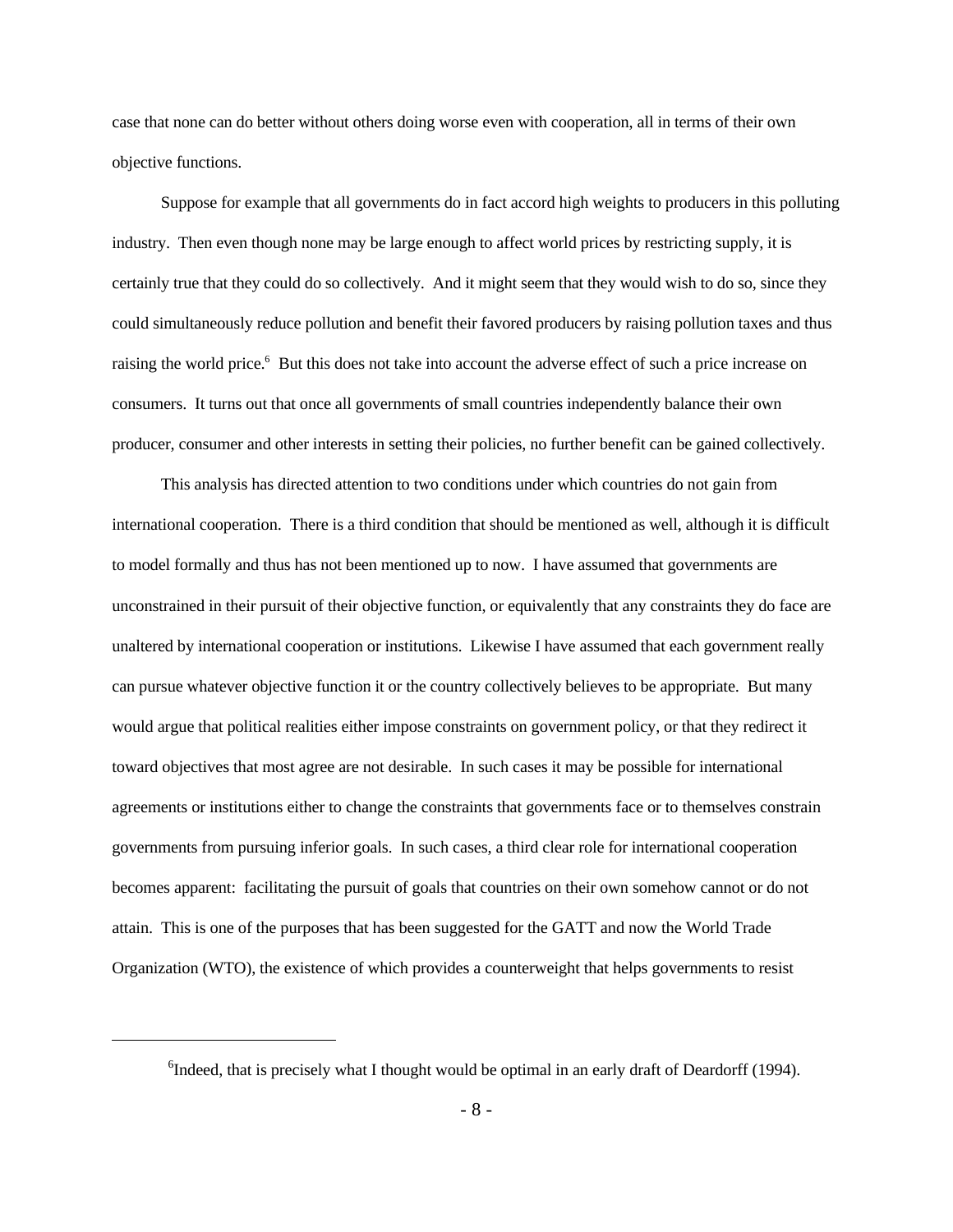domestic political forces that they view as contrary to the national interest.<sup>7</sup> Likewise in dealing with pollution, governments might agree on the costs of pollution but be unable politically to implement optimal policies because of producer interests that are present but are not viewed as legitimate. Here too an international agreement might be helpful, even for small countries dealing with local pollution. These are considerations that I have implicitly omitted from the formal analysis here by assuming that governments can and do maximize the national welfare function, *W*.

### **III. Conclusion**

 This analysis has pointed to two conditions under which it may be desirable to bring environmental issues into a world forum to be addressed. The first is obvious: if pollution crosses national borders, then we cannot expect national governments, acting independently in their own interests, to achieve a desirable outcome. Instead, all will have an incentive to under-tax pollution, the classic problem of a public good. The second is perhaps less obvious, and arises in a context of trade. If countries are large enough to influence world prices with their pollution taxes, then exporting countries have an incentive to over-tax pollution, while importing countries under-tax, both seeking to turn the terms of trade in their own favor. Thus, in a trading world pollution policies have trade effects, and these too may call for some form of international cooperation or coordination. Of course, to say that independent policies are suboptimal is not to imply that any particular international institution, such as the WTO, would necessarily do any better. But it does suggest that forms of international cooperation that link trade and the environment should at least be considered.

If anything is surprising in these results, it is that they do not depend on governments pursuing any particular conception of economic welfare. Thus governments may consider income distribution in setting

<sup>&</sup>lt;sup>7</sup>See Jackson (1989) for a comprehensive discussion of the role of the GATT in the world trading system.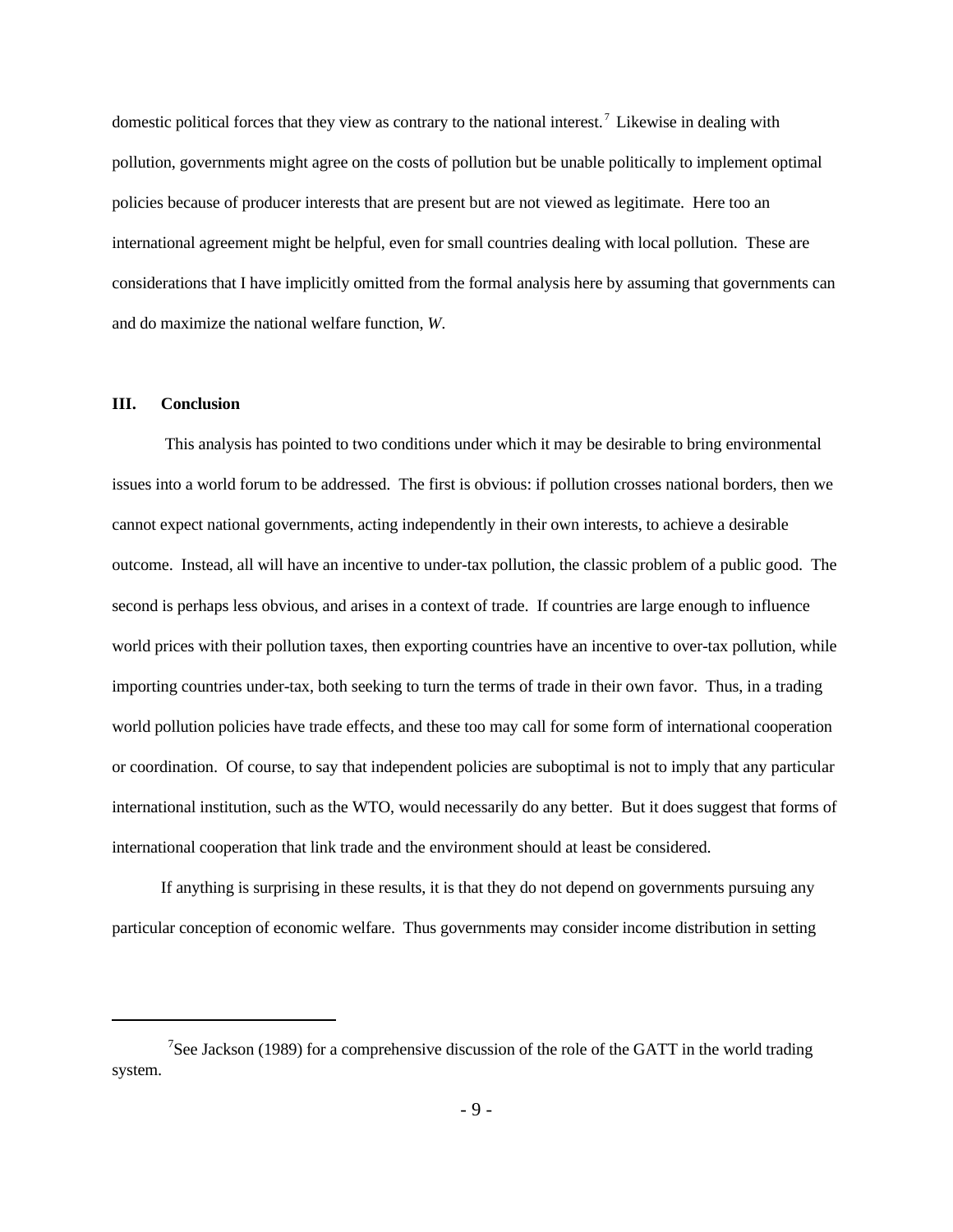their policies, or they may respond to political interests that favor some groups or individuals over others, and it is still the case that small countries dealing with local pollution can be left alone.